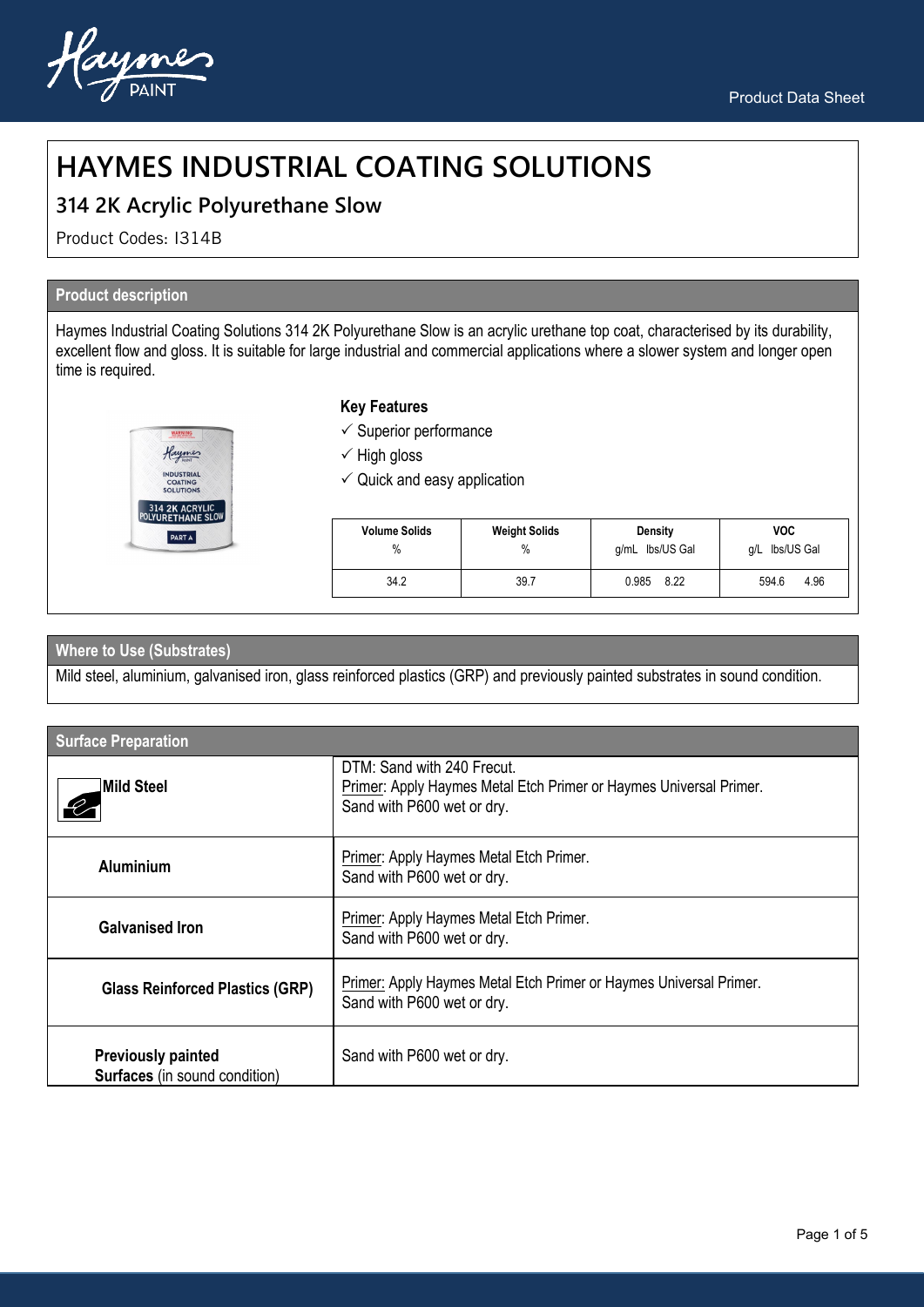### **Special Notes:**

- All surfaces must be thoroughly sanded and cleaned with Haymes Wax & Grease Remover prior to application.
- Surfaces must be clean, bare, dry and free of dust, wax, grease, surface contamination and oxidation prior to painting.
- Use white or light-coloured primers under bright yellows, oranges and reds, if required.
- The above systems are examples only. For further information, please contact Haymes Paint on 1800 033 431.

| <b>Product Preparation</b>             |                                                                                                                                                                                                                                                                                                                                                                                 |                  |                                                                         |                           |
|----------------------------------------|---------------------------------------------------------------------------------------------------------------------------------------------------------------------------------------------------------------------------------------------------------------------------------------------------------------------------------------------------------------------------------|------------------|-------------------------------------------------------------------------|---------------------------|
|                                        | Weigh the concentrates into the required base in accordance with the relevant colour<br>$\bullet$<br>formula.<br>A maximum of only 10% reduced concentrates is allowed and a maximum of 35% for<br>$\bullet$<br>all concentrates, in total.<br>Stir or shake for a minimum of 10 minutes.<br>$\bullet$<br>Never leave the mixture stand for more than 30 minutes before mixing. |                  |                                                                         |                           |
| <b>Mixing Ratio</b><br>4:1 (by volume) | Haymes Industrial Coating Solutions 314 2K<br>Acrylic Polyurethane Slow                                                                                                                                                                                                                                                                                                         |                  | <b>Haymes Industrial Coating Solutions</b><br>4:1 Polyurethane Hardener |                           |
|                                        | 4 parts                                                                                                                                                                                                                                                                                                                                                                         |                  | 1 part                                                                  |                           |
| Reducer                                | Up to 20% (v/v) Haymes Industrial Coating Solutions 2K Thinner, if required.                                                                                                                                                                                                                                                                                                    |                  |                                                                         |                           |
| <b>Matting</b><br>(if required)        | Satin Finish: Add 30% of 399 Flattening Base.<br>Matt Finish: Add 45% of 399 Flattening Base.<br>Notes:<br>= Never add more than 50% of 399 Flattening Base.<br>= 399 Flattening Base must be added before adding a hardener or thinner.<br>= The addition of 399 Flattening Base will reduce coverage.                                                                         |                  |                                                                         |                           |
| <b>Pot Life</b><br>@ 25C               | 2 to 3 hours.                                                                                                                                                                                                                                                                                                                                                                   |                  |                                                                         |                           |
| s                                      | BSB 4 Cup                                                                                                                                                                                                                                                                                                                                                                       | 18 to 20s        |                                                                         |                           |
| <b>Spray viscosity</b><br>@ 25C        | Ford 4 Cup                                                                                                                                                                                                                                                                                                                                                                      | 16 to 17s        |                                                                         |                           |
| <b>Spray Equipment</b>                 | <b>Gun type</b>                                                                                                                                                                                                                                                                                                                                                                 | <b>Fluid tip</b> | <b>Spray pressure</b>                                                   | Spray distance            |
|                                        | <b>Gravity Feed</b>                                                                                                                                                                                                                                                                                                                                                             | 1.4 to 1.6mm     | $2.0 - 2.4$ bar<br>30 - 35psi                                           | 15 - 20cm<br>$6 - 8$ inch |
|                                        | <b>Suction Feed</b>                                                                                                                                                                                                                                                                                                                                                             | 1.5 to 1.8mm     | $2.0 - 2.4$ bar<br>30 - 35psi                                           | 15 - 20cm<br>$6 - 8$ inch |
| <b>HVLP</b>                            | <b>HVLP</b>                                                                                                                                                                                                                                                                                                                                                                     | 1.2 to 1.3mm     | $0.4 - 0.7$ bar<br>6 - 10psi                                            | 15 - 20cm<br>$6 - 8$ inch |
|                                        | Airless, Air<br>Consult the spray gun manufacturer's instructions.<br>Assisted,                                                                                                                                                                                                                                                                                                 |                  |                                                                         |                           |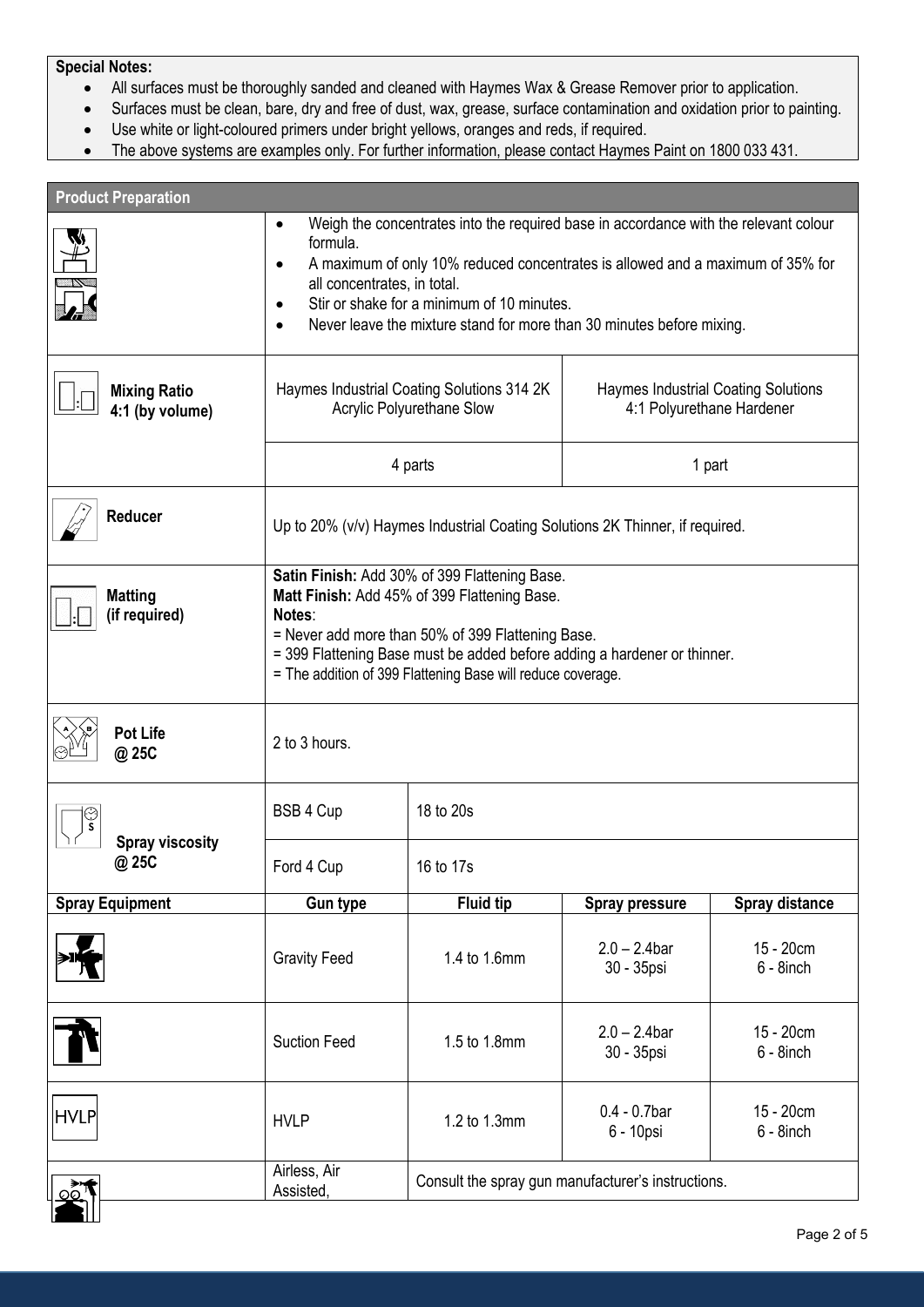| <b>Product Preparation</b> |               |  |
|----------------------------|---------------|--|
|                            | Electrostatic |  |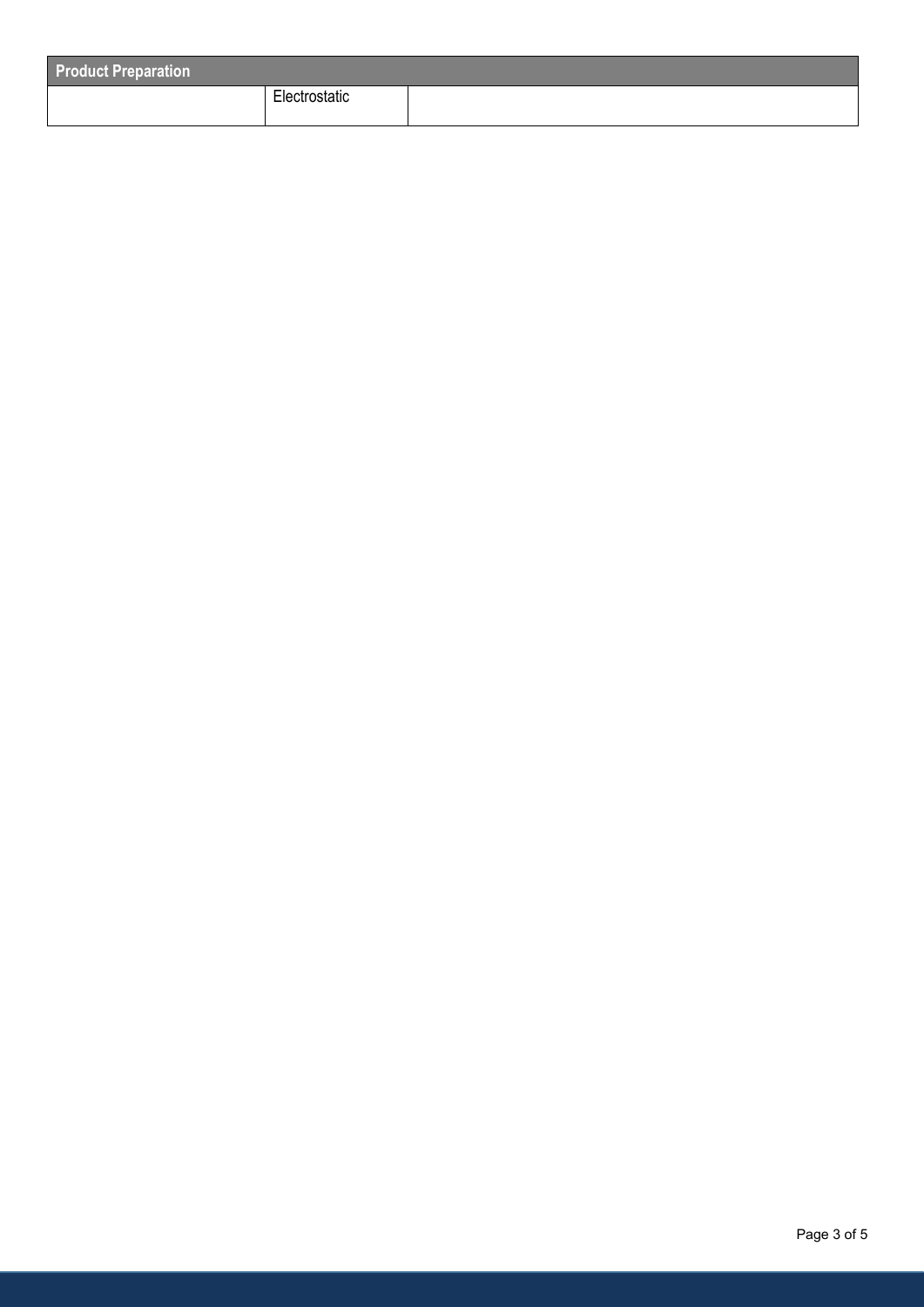| <b>Product Preparation (continued)</b> |               |                                                                                                                                                                                                                                                                        |  |  |
|----------------------------------------|---------------|------------------------------------------------------------------------------------------------------------------------------------------------------------------------------------------------------------------------------------------------------------------------|--|--|
| <b>Number</b><br>Of coats              |               | 2 to 3 = Apply one light coat followed by one or two even full coats. Avoid heavy wet coats.                                                                                                                                                                           |  |  |
| <b>DFT</b><br>Recommended              | 50 µm.        |                                                                                                                                                                                                                                                                        |  |  |
| <b>Flash off time</b><br>@ 25C         |               | 15 to 20 mins for 314 2K Polyurethane Slow Base between coats.                                                                                                                                                                                                         |  |  |
| <b>Drying</b>                          | Air Dry @ 25C | Tack free: 4 hours.<br>Recoatable with itself at any time.                                                                                                                                                                                                             |  |  |
| use.                                   |               | This data relates only to the material designated herein and does not apply to use in combination with any other material or any<br>process. The data is not to be considered as a warranty or quality specification and we assume no liability in connection with its |  |  |

| <b>Before Use</b>            |                                                                                                                |  |
|------------------------------|----------------------------------------------------------------------------------------------------------------|--|
| Ÿ                            | Stir all products thoroughly each time before use.<br>Stir the mixture well after the weigh out of components. |  |
| $\frac{1}{2}$                | Before application a colour comparison is <b>STRONGLY</b> recommended.                                         |  |
| $\left  \frac{1}{2}$ °F / °C | Surface temperature must always be a minimum of 3C above dew point.                                            |  |

| <b>Dry Film Properties (after 7 days drying, when compared to similar technology products)</b> |            |  |
|------------------------------------------------------------------------------------------------|------------|--|
| <b>Gloss 60/20</b>                                                                             | 94/87.     |  |
| <b>Water resistance</b>                                                                        | Excellent. |  |
| <b>Petrol resistance</b>                                                                       | Excellent. |  |
| <b>Durability</b>                                                                              | Excellent. |  |

# **Equipment Cleaning**

Use Haymes Industrial Coating Solutions 2K Thinner.

# **Storage**

Store in a well-ventilated place. Keep cool. Store locked up.